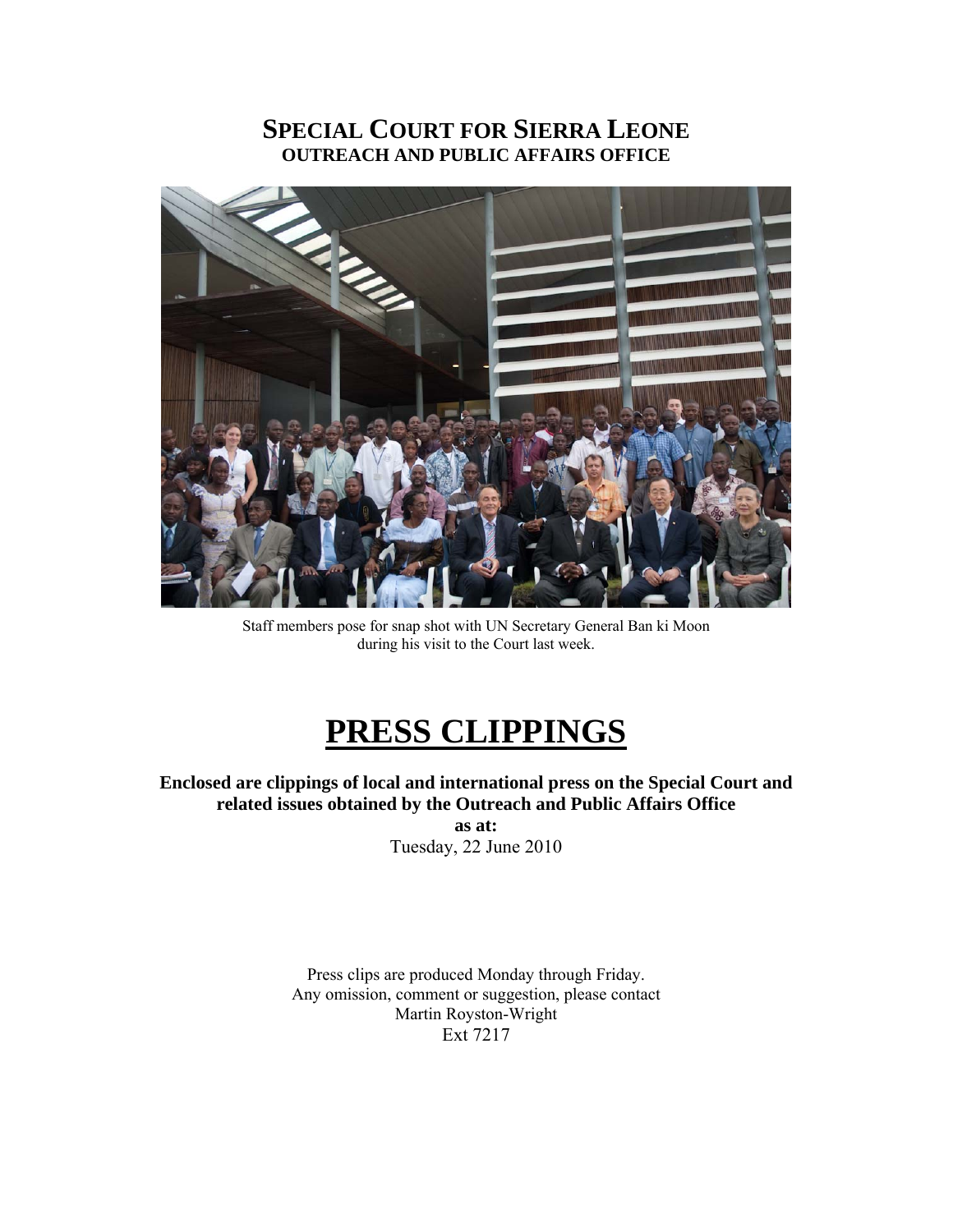| <b>Local News</b>                                                                         |             |
|-------------------------------------------------------------------------------------------|-------------|
| Former Liberian VP's Wife Concludes Testimony / Premier News                              | Page 3      |
| <b>International News</b>                                                                 |             |
| Witness Encouraged RUF Rebels to Join the AFRC in 1997, She Says / Charlestaylortrial.org | Pages 4-5   |
| RUF Used Diamonds to Purchase Arms And Ammunition/ Charlestaylortrial.org                 | Pages 6-7   |
| UNMIL Public Information Office Media Summary / UNMIL                                     | Pages 8-11  |
| Court takes Kenya to UN / The Citizen                                                     | Pages 12-13 |
| ICC Hypocrisy Over War Crimes / The Guardian                                              | Page 14     |
| On War Crimes, US Rapp Says Sri Lanka Panel Doesn't Meet Standards/ Inner City Press      | Page 15     |
| ICTY Denies Request for Gojko Jankovic Review / Balkan Insight                            | Page 16     |
| ICTR Will not Wind up its First Instance Trials this Year / Hirondelle News Agency        | Page 17     |
| International Criminal Court Has Lost its Impartiality / Daily Nation                     | Page 18     |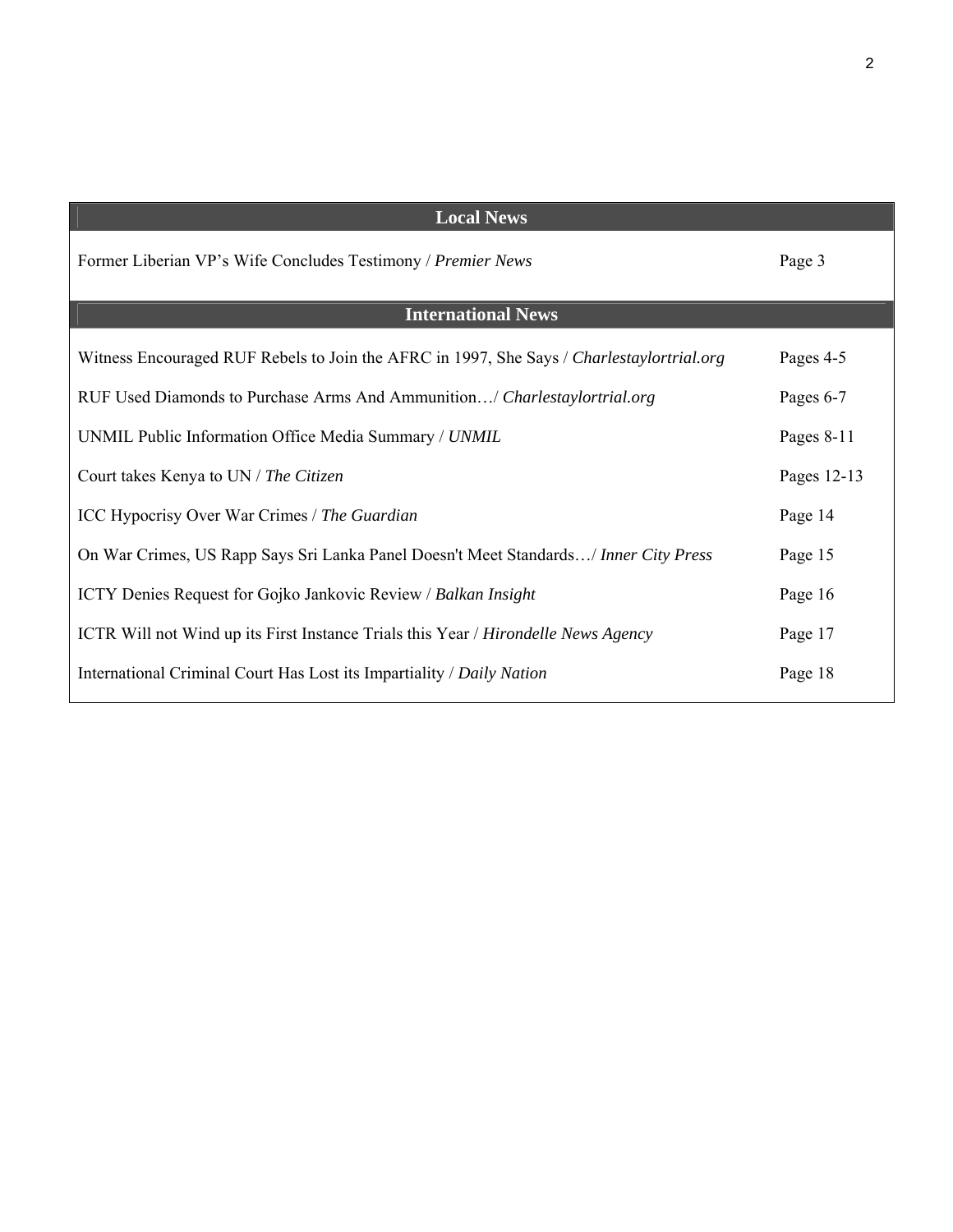## Premier News Tuesday, 22 June 2010



wife of Liberia's former Vice President maintained in her testimony that her husband's death was from illness, not from torture at the hands of Charles Taylor's security forces as prosecutors have alleged. She told the Special Court for Sierra Leone yesterday that her husband's illness got worse after he was treated with traditional medicines by relatives before he died.

On Friday, Regina Dogolea, wife of Charles Taylor's former Vice President, Enoch Dogolea, responded to suggestions that her husband had died in 2000 after being severely beaten on the orders of Mr. Taylor. Prosecution witness, Joseph "Zig Zag" Maazah told the court in 2008 that Mr. Taylor had ordered that Mr. Dogolea be beaten an action which he said had caused Mr. Dogolea's death. Mrs. Dogolea on Friday denied such claims, telling the court that her husband died because he was seriously ill.

In her testimony yesterday, Mrs. Dogolea explained that after falling ill, Mr. Dogolea had called his relatives who took him to a nearby bush in Gbanga and offered him traditional medications. This, she said, was done in her absence and had the effect of making her husband's condition worse. This account drew questions from Special Court for Sierra Leone judges.

Presiding judge, Justice Julia Sebutinde, sought to know the relationship that existed between Mr. Dogolea and the men who took him to the bush for traditional treatment.

"Now, were any of these three people your husband's

security?" Justice Sebutinde asked the witness.

"No, they were his own people," Mrs. Dogolea said. Asked what she meant by "they were his own people," Mrs. Dogolea said that "they were his relatives, he sent for them to do the treatment."

"So when they were administering the treatresset, hone of your bodyguards or his bodyguards were present, were they?" Justice Sebutinde asked further.

"I was not in the bush," Mrs. Dodolea responded, prompting Justice Sebutinde & seck a more direct answer from the witness.

"Were any of his bodyguards or your bodyguards, did they escort him to the bush, to the best of your knowledge?" Justice Sebutinde asked again. "No," the witness said.

"It was his own relatives who took him to the bush, that's what I saw," she added.

Another judge of the Trial Chamber, Justice Richard Lussick, asked the witness to explain more details about how her husband returned from the bush after he got sick "You told us on Friday that when you wanted your

husband to return, you sent your security to get him, you remember saying that?" Justice Lussick asked Mrs. Dogolea.

The witness agreed that she did say so.

"But I think you told Mr. Munyard (Mr. Taylor defense lawyer) when he was asking you questions on Friday that only the people who took your husband into the bush came out of the bush with him. You remember saying that? ... now you are saying that apart from the people who took him into the bush, your security also

came back with him?" Justice Lussick asked again. "Yes, but I told you that the only thing they said that women were not allowed to go to the place but men could go there, so at last, he did say that he sent for me for someone to collect me but because I could not go

there as a woman, I sent my security to go there and bring<br>h i m, " M r s. Dogolea said.

As the former Liberian second lady ended her testimony, defense lawyers

explained that they would only be ready to present their next witness on Wednesday.

The court adjourned and will resume on Wednesday morning.

3

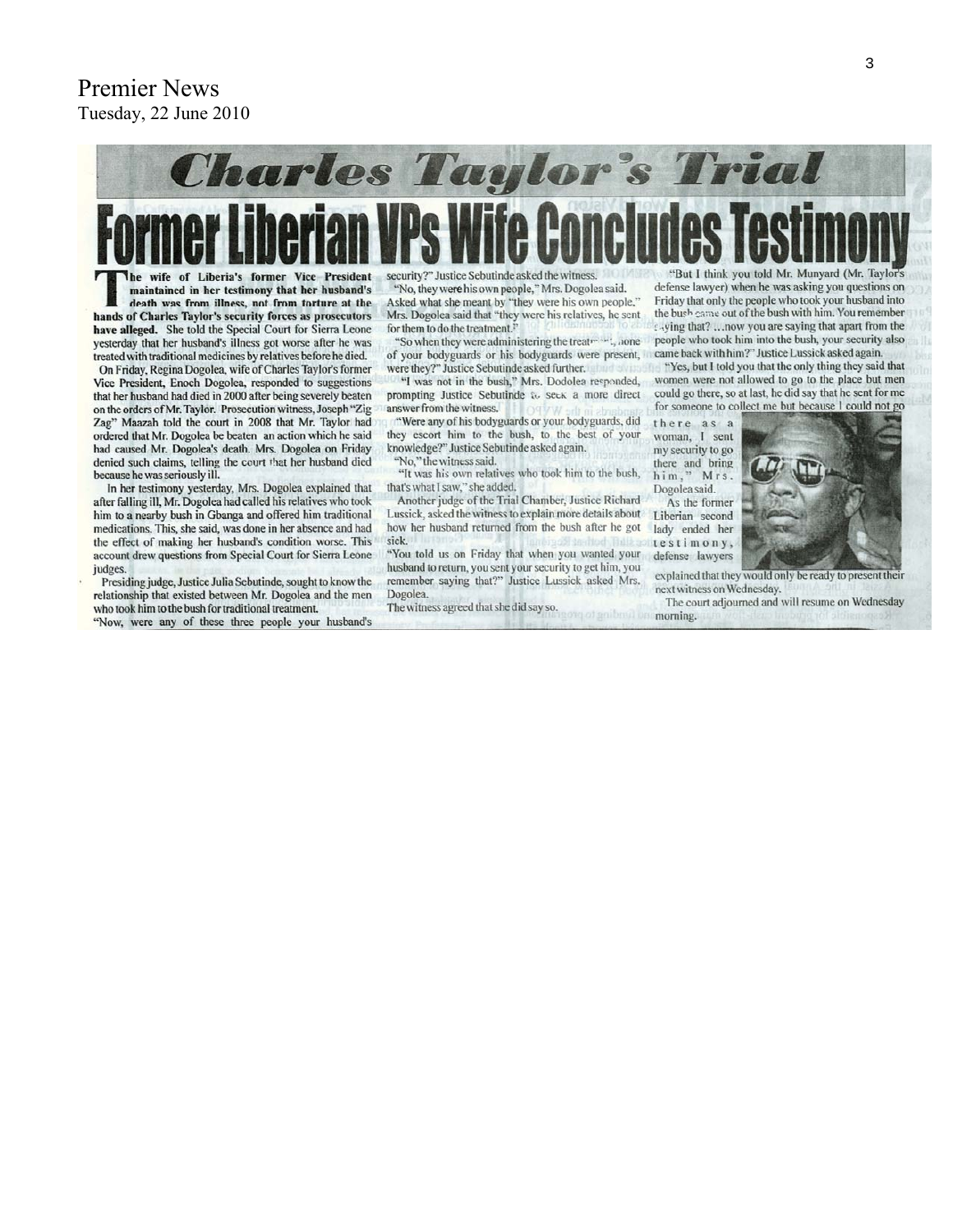## Charlestaylortrial.org

Tuesday, 22 June 2010

### **Witness Encouraged RUF Rebels to join the AFRC in 1997, She Says**

A woman who said she helped the Sierra Leonean rebels during the country's 11-year brutal war today said she also persuaded them to come out of the bush and join disgruntled Sierra Leonean soldiers who had overthrown their government in a military coup in 1997.

Isatu. Kallon today told the Special Court for Sierra Leone that when a group of Sierra Leonean soldiers who formed the Armed Forces Revolutionary Council (AFRC) under the leadership of Major Johnny Paul Koroma and overthrew the government of President Ahmed Tejan Kabbah in 1997, the soldiers put her in radio communication with RUF rebels. She said she convinced the rebels to come out of the bush and form a coalition government with the soldiers.

"I spoke to them [RUF rebels], I said to them I am Isatu Kallon, please come out of the bush. Everything is finished," Mrs. Kallon told the court.

When asked to explain why she thought the soldiers, formerly of the Sierra Leone Army (SLA), had asked her to speak with the rebels, Mrs. Kallon responded that "the SLA had been talking to the RUF, maybe it was during those conversations that my name came up."

"They said it was Johnny Paul Koroma who had asked that I help with the peace process," she added.

Prosecutors have alleged that Mr. Taylor was influential in getting the RUF to join the AFRC after the 1997 coup in Sierra Leone but Mr. Taylor has said that he had nothing to do with the RUF's decision to join the soldiers. In her testimony today, Mrs. Kallon did not mention Mr. Taylor's name but pointed out that the AFRC soldiers had already established dialogue with the RUF rebels before she spoke with RUF commanders to travel to the country's capital in Freetown to join the junta government. She said that RUF leader, Foday Sankoh, also communicated with the RUF rebels and told them to join the AFRC.

The RUF rebels, the witness said, requested that the AFRC "authorities should send food and vehicles for them.

Asked by Mr. Taylor's defense counsel Morris Anyah whether "the SLA soldiers responded to the request of the RUF," the witness said "yes."

After the 1997 coup, the soldiers were able to have access to Mrs. Kallon because she was already in the country's capital when the coup took place, having been arrested in Guinea when she was there to buy arms and ammunition for the RUF. In her testimony last week, the witness said that she travelled to the Guinean capital, Conakry, in the company of a Guinean army captain to purchase arms and ammunition for the RUF. She did not say whether she obtained the arms and ammunition when the court adjourned on Friday.

Today, the witness said she was arrested by Guinean security forces on her return from Conakry with a truck load of ammunition boxes and 19,000 United States dollars in her possession. She was later transferred to Sierra Leone where she was detained by the then military junta, the National Provisional Ruling Council (NPRC) under the leadership of Captain Valentine Strasser. The witness testified about meeting NPRC officials including the country's then Vice Head of State Brigadier Julius Maada Bio. When Brigadier Bio overthrew Captain Strasser in a palace coup in 1996, the witness said she encouraged Brigadier Bio to reach out to RUF leader Mr. Sankoh for peaceful end to the conflict in Sierra Leone.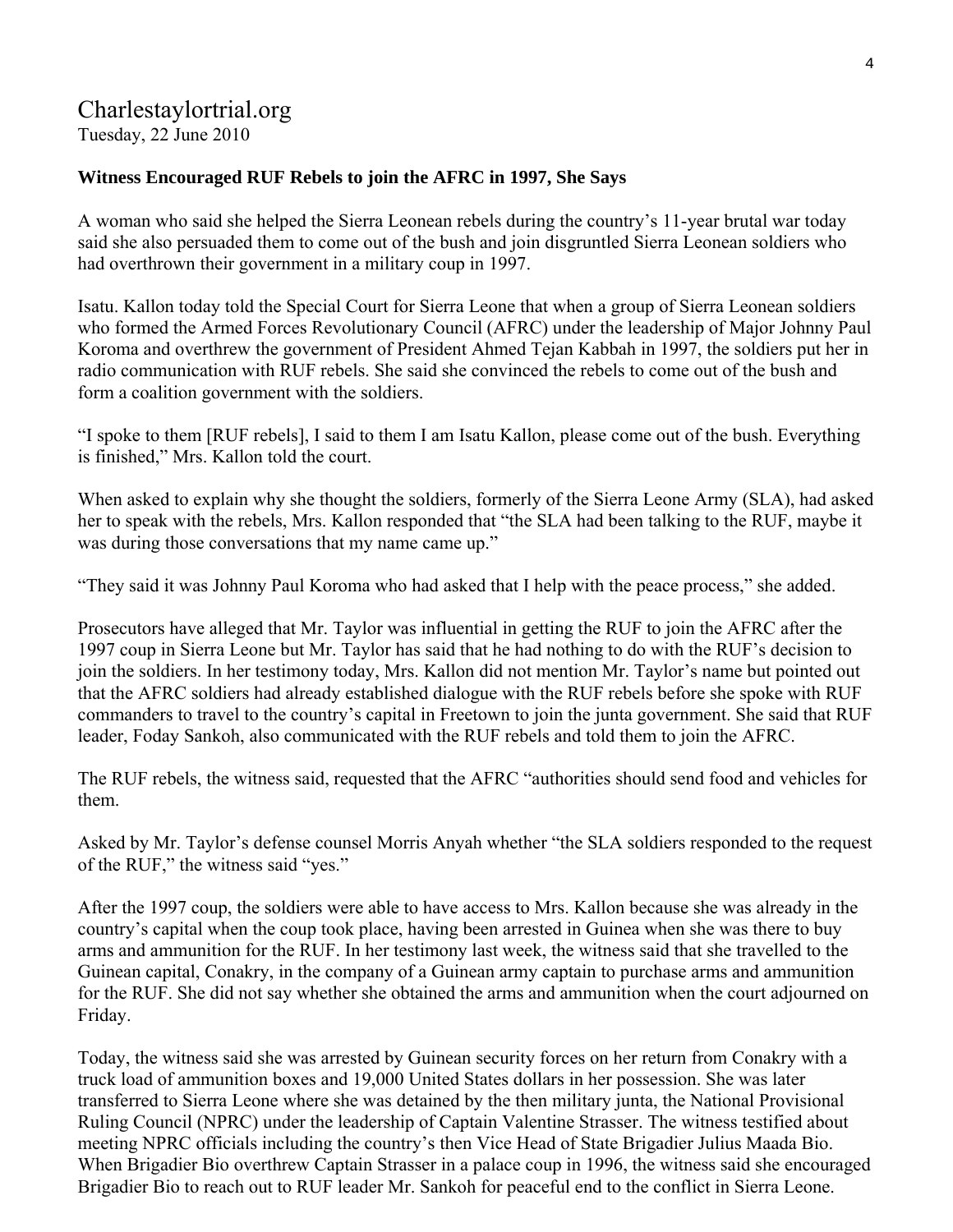"Now that you have overthrown, maybe you'll be the one to bring peace to this country because maybe the Pa [Sankoh] will talk to you," the witness referenced her discussion with Brigadier Bio in 1996.

"After that, Maada Bio started the process of negotiating with Foday Sankoh over the radio," she said.

These discussions eventually led to the signing of the peace agreement between the government of Sierra Leone and the RUF in the Ivorian capital Abidjan on November 30 1996.

The witness also spoke about efforts she made to settle internal disputes in the RUF during the course of the conflict in the country. When asked why she exercised so much influence over the rebels, the witness said that it was because the rebels had immense respect for her, having supported them as recruits when they underwent training in Liberia.

Mrs. Kallon's testimony continues tomorrow.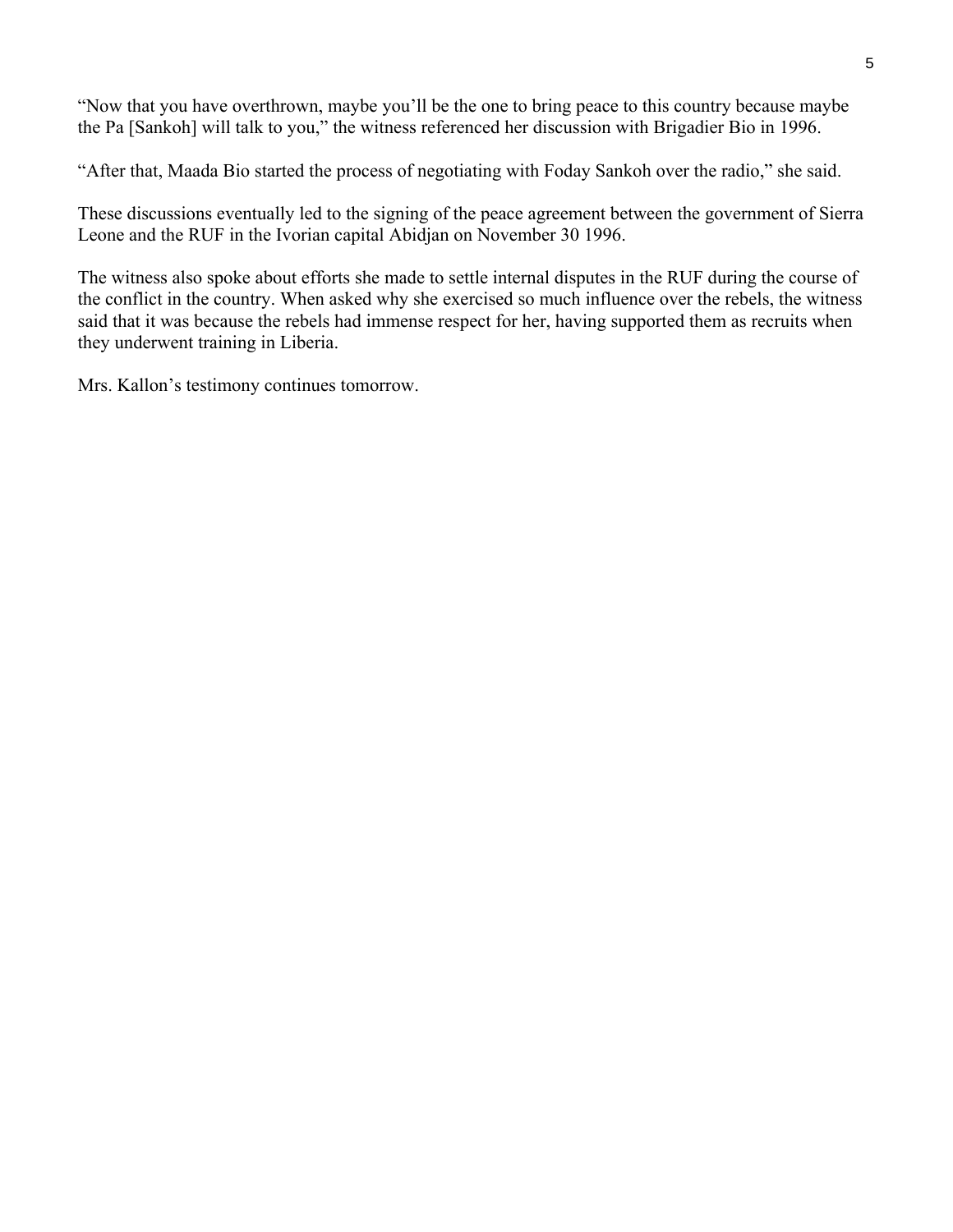## CharlesTaylorTrial.org (The Hague)

Friday, 18 June 2010

## **Sierra Leone: RUF Used Diamonds to Purchase Arms And Ammunition From Guinean Soldiers, Witness Says**

Alpha Sesay

Rebel forces fighting to take power in Sierra Leone from 1991 to 2002 used the country's diamonds to purchase arms and ammunition from military officers in neighboring Guinea, a defense witness for Charles Taylor told Special Court for Sierra Leone judges today in The Hague.

Isatu Kallon, a Sierra Leonean woman who helped Revolutionary United Front (RUF) leader, Foday Sankoh, in recruiting fighters to invade Sierra Leone in 1991 has testified that she was involved in purchasing arms and ammunition from Guinean military officers for use by the RUF in Sierra Leone. The witness said that her contact in Guinea was a Guinean Army Captain who was based in the Guinean town of Gekedou. The Captain, the witness said, had requested an amount of 16,000 United States dollars for the supply of arms and ammunition contained in a list prepared by RUF rebels. The witness explained to the court that RUF commanders did not have the physical cash to make the required payment and so they gave her pieces of diamonds which she sold in order to obtain what was needed by the RUF. Defense lawyer for Mr. Taylor, Morris Anyah asked the witness to describe the diamonds that were given to her by the rebels and the price at which she sold them.

"They [diamonds] were packaged in a white paper, the papers were doubled, but the smaller pieces were in the majority, there was one large one that weighed seven carats," Mrs. Kallon told the court.

"How many others were there apart from this one seven carat diamond?" Mr. Anyah asked.

"I did not count them, when I wanted to sell them, I sold them wholesale," she replied, adding that the diamonds given to her could fit into her one hand.

Asked specifically about the price at which she sold the big seven carat diamond, the witness said that she "sold it for 15,500 United States dollars."

Mr. Anyah also asked the witness whether she could remember "the type of things that were on the list."

Mrs. Kallon told the court that "the one they said 20 boxes of AK, the other one, they said 15 G-3, then the other one was a sort of RPG bomb, that's between 5-10 boxes."

The witness said she later travelled with the Army Captain to the Guinean capital Conakry to obtain the arms and ammunition. The witness did not say whether she travelled back from Conakry with the arms and ammunition when the court adjourned for the day.

According to Mrs. Kallon, in her initial contact with the Guinean Army captain, which was prior to RUF rebels giving her the diamonds for the purchase of materials, she was able to obtain two cans of ammunition for use in an AK-47 rifle. She said that when she reported this to RUF commander Peter Vandy, the rebel commander informed her that on the other side of the Sierra Leonean border with Liberia, the RUF was transacting successful arms trade with United Liberation Movement for Democracy in Liberia (ULIMO) rebels, a rival faction to Mr. Taylor's National Patriotic Front of Liberia (NPFL) rebel group.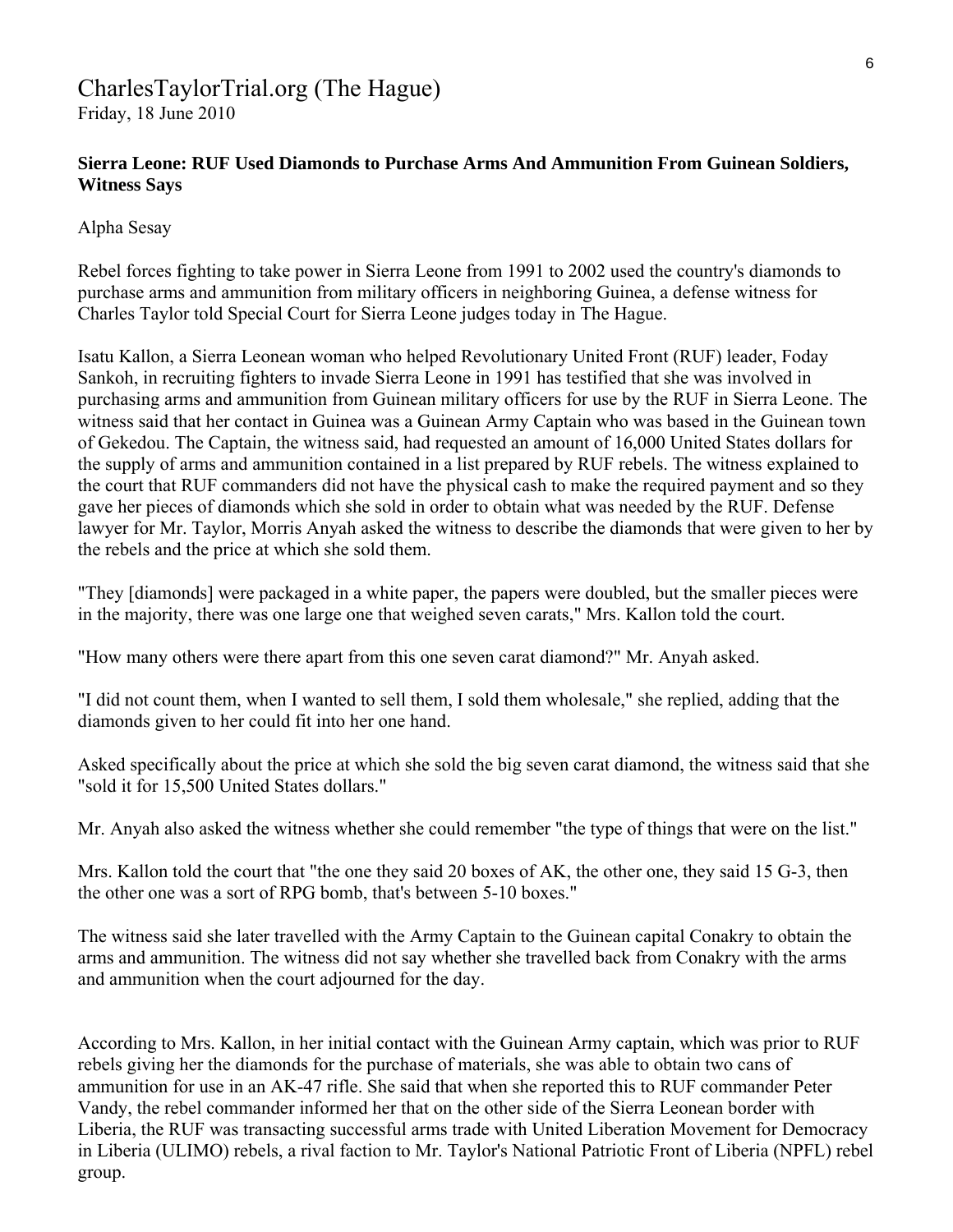Prosecutors have alleged that Mr. Taylor was the main source of support for RUF rebels during the conflict in Sierra Leone. It has been alleged that diamonds obtained by RUF rebels were taken to Mr. Taylor in Liberia who in turn supplied them with arms and ammunition. Mr. Taylor has denied these allegations, saying in his testimony that there was sufficient evidence to point that RUF rebels were involved in diamond trades with ULIMO rebels as well as West African peacekeepers from Nigeria and Guinea. Today, the former president's 18th witness, Mrs. Kallon, sought to establish that she was a key person involved in facilitating the arms trade for the RUF and that the said business was not transacted with Mr. Taylor.

Mrs. Kallon's testimony is continuing.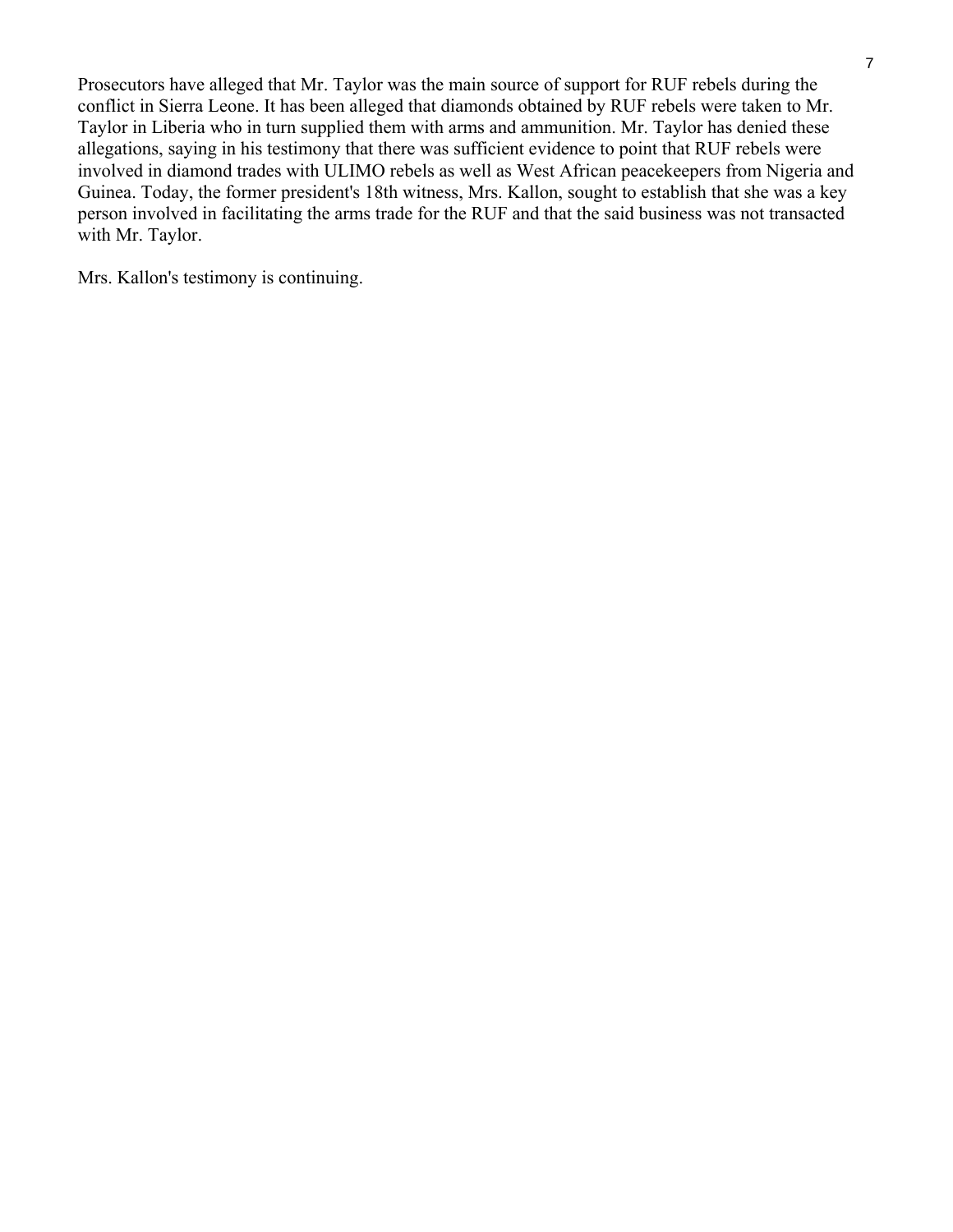

United Nations Mission in Liberia (UNMIL)

## **UNMIL Public Information Office Media Summary 21 June 2010**

*[The media summaries and press clips do not necessarily represent the views of UNMIL.]* 

## **UN News in Liberia**

#### **"Liberia Remains a Safe Haven", UNHCR Boss Tells Would-be Asylum Seekers**  [The Informer]

- The UN refugee agency, UNHCR says Liberia remains a safe haven for would be asylum seekers.
- The statement was in reference to hundreds of Sierra Leone refugees who have integrated in the Liberian society.
- The UNHCR Representative to Liberia Ibrahima Coly observed the ex-refugees are residing in Liberia without any form of discrimination and are treated with dignity.
- Mr. Coly spoke Saturday at programme marking the official celebration of this year's World Refugee Day at VOA outside Monrovia.
- The UNHCR Representative commended the Liberian government for creating what he called a conducive environment for refugees in the country.
- The celebration began Wednesday with a groundbreaking ceremony for the construction of 75 housing units in Tieni, Grand Cape Mount County for Sierra Leonean refugees in the country.
- At the groundbreaking ceremony, ECOWAS Representative Assumma Cessey, described the incident as emerging from ECOWAS state to ECOWAS people.
- Mr. Cessey disclosed that ECOWAS is now concentrating on building the capacity of the people than dealing with just the states.
- This year's Day was celebrated under the theme: "They Took My Home but Not My Future."

## **Local News on Liberian issues**

#### **Induction Ceremony of Officers-elect of New Ruling UP Failed Saturday**

[The News, The Inquirer, The Monitor, Liberian Express, Front Page Africa, In Profile Daily, New Democrat, Daily **Observerl** 

- The Chairman-elect of the new ruling Unity Party (UP), Cllr. Varney Sherman has requested the resignation of the Party's Secretary General-elect Henry Fahnbulleh.
- Cllr. Sherman claimed that Mr. Fahnbulleh is his cousin and could therefore not occupy the line of position in the Party and as such he wants him to step down before proceeding to the induction ceremony of the newly-elected party officers.
- Both men were elected at the Party's convention in Ganta, Nimba County.
- At a news conference over the weekend, Cllr. Sherman announced the indefinite suspension of the induction ceremony of the newly-elected UP officials until the Secretary General-elect steps down.
- There has been no immediate reaction from Mr. Fahnbulleh so far.

#### **NEC May Change Voter Registration Date**

[New Democrat, Heritage, Liberia Journal]

- The National Elections Commission (NEC) says it is tempted to change the date for the voter registration exercise ahead of the 2011 elections.
- The Commission attributes the planned change in schedule to the continued delay in the passage of the population threshold bill
- NEC acting Chairman Cllr. Elizabeth Nelson said the Commission had initially set 1 27 November 2010 for the conduct of the process.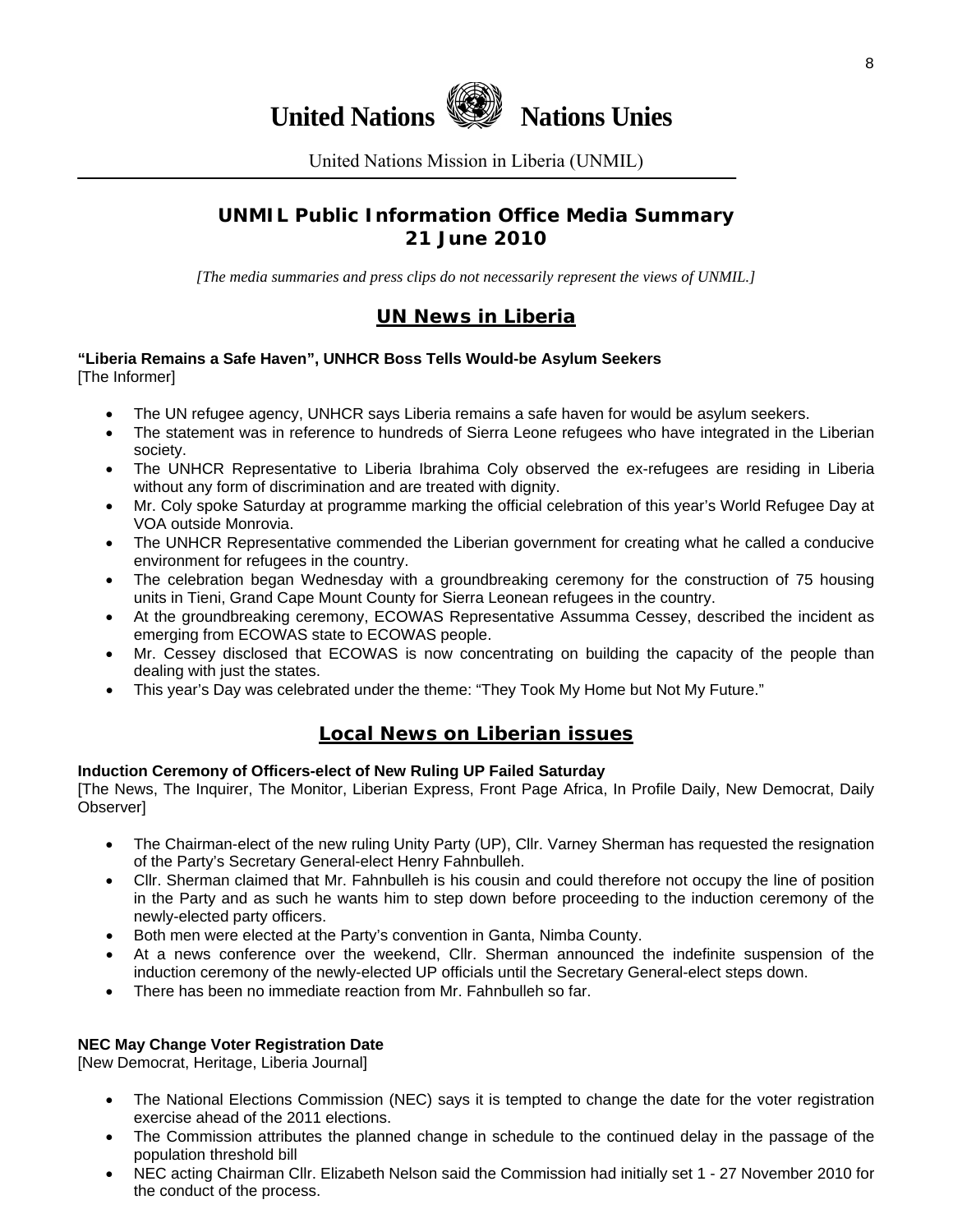- She however indicated the date will now have to be changed.
- Cllr. Nelson speaking Friday at the opening of a three-day voter registration training for magisterial staff of the Commission in Monrovia said the exercise is intended to enhance the capacity of the electoral staff for the pending voter registration exercise.
- She described the passage of the threshold bill as one of the benchmarks leading to the conduct of the 2011 general and presidential elections.

#### **Armed Men Hit Nimba County Superintendent Home**

[New Democrat, The News]

- Nimba County Superintendent Edith Gongloe Weh has reported that her Zuba Town, Duport Road residence was during the weekend attacked by men believed to be armed robbers.
- Superintendent Weh said the men who did not take away anything, rained insults when they discovered that she was not home.
- According to her, the situation now makes her to wonder if the men were true armed robbers, because breaking into her house and taking away nothing is something that needs a second thought.
- The Nimba County Superintendent, quoting eyewitness account, said the men carried AK-47 and other machetes.
- She wants the police to launch serious investigation into the matter.

#### **Star Radio** *(News monitored today at 09:00 am)*

#### **Grand Kru Lawmaker Cautions Colleagues**

- Grand Kru Senator Blamo Nelson has warned his colleagues in the House of Representatives against issuing threatening statements to their fellow lawmakers.
- Senator Nelson said it was troubling for some members of the House to issue frightening remarks if the passage of the threshold bill is not finalized.
- He told newsmen Friday the six highly populated-county lawmakers must exercise restraint and engage their other colleagues.
- The Grand Kru lawmaker said the engagement should be moderate with the view of reaching an amicable solution on the threshold bill currently before the Supreme Court.
- He also appealed to protesting lawmakers of the six large counties to call-off their boycott of legislative sitting arguing that the boycott was not in the good direction and it was time for reasoning on the threshold bill.

#### **Lawmaker Reconsiders Decision**

- Grand Kru Representative Wesseh Blamo has reconsidered his decision to resign as Chairman of the House Committee on Peace and Reconciliation.
- Representative Blamo said the decision followed consultations with older people and the rejection of his resignation by the House leadership.
- The Grand Kru lawmaker said the reconsideration decision is in the national interest amidst the debate over the controversial report of the Truth and Reconciliation Commission (TRC).
- Representative Blamo in January 2010 resigned from the House Committee which is overseeing the TRC report with a view to advice the plenary.
- Speaking to newsmen Friday, the Grand Kru lawmaker said he was resuming authority over the Committee to finalize the debate on the TRC report.
- He said the Committee will now begin receiving briefings from members of the House on the position of their constituents on the TRC report.

#### **Network of Human Traffickers Operates in Liberia Says Attorney General**

- Government has announced that a huge number of human traffickers operating in a network with some Bangladeshi nationals have been arrested.
- Justice Minister Christiana Tah said the traffickers were arrested after they brought in a large number of Bangladeshi citizens.
- According to Minister Tah some of Bangladeshi nationals trafficked to Liberia had since been repatriated.
- The Attorney General said government is decisively dealing cases of human trafficking, recounting a trafficking case involving a UN personnel who committed suicide while investigation was ongoing.
- Minister Tah also spoke of a case involving two foreign nationals posing as missionaries but in actuality they were said to be trafficking Liberian children to foreign countries.

#### **NEC May Change Voter Registration Date**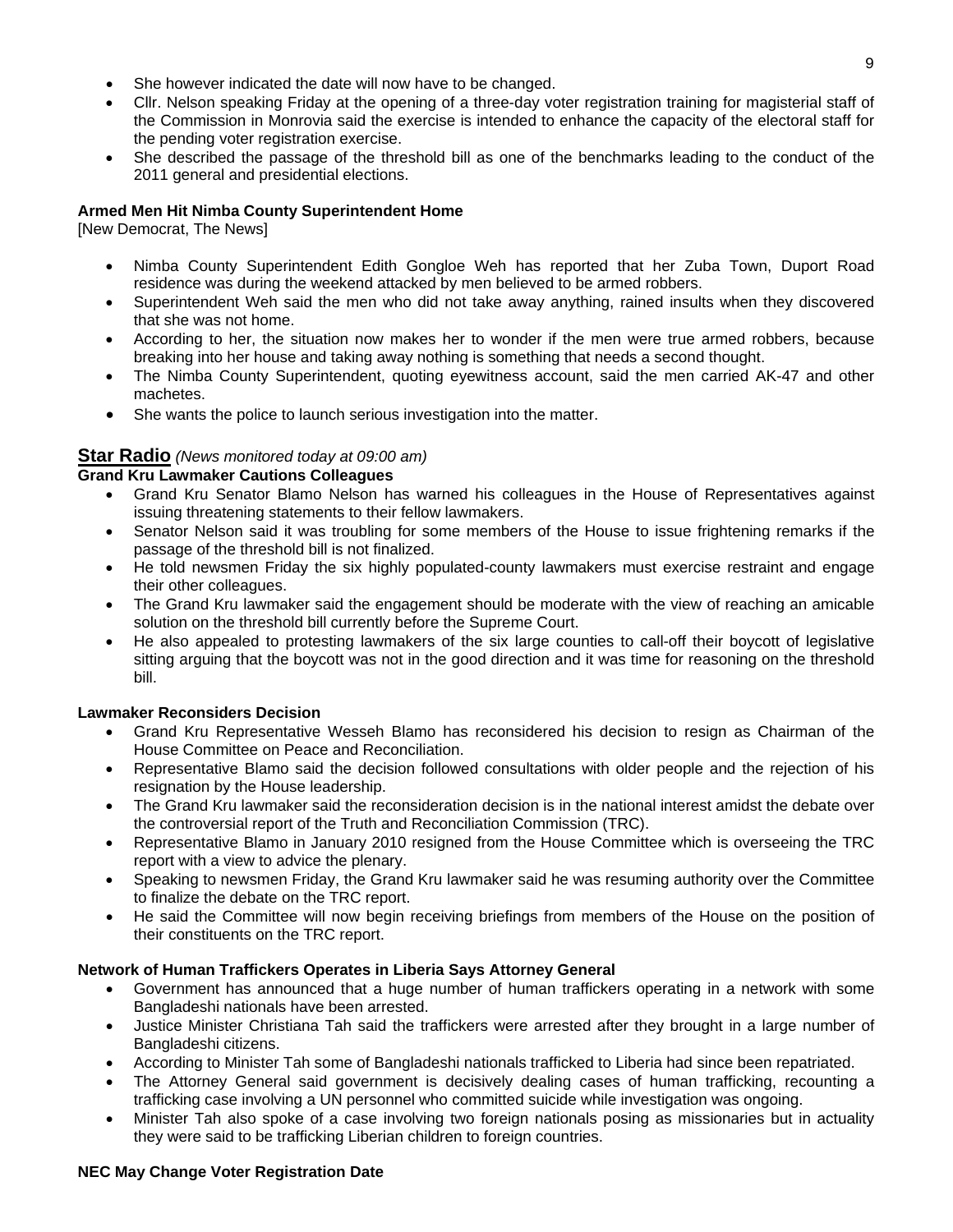#### **Police Sent to Sinoe to Probe ERU Looting Allegation**

- The Liberia National Police (LNP) says it has dispatched men to Sinoe County to investigate allegation of looting against Emergency Response Unit (ERU) officers.
- Pyne District Commissioner Ralph Wilson accused ERU officers of looting generators and other items from the district.
- Commissioner Wilson also alleged the officers fired in the air to put fear in the residents before looting their belongings.
- The local government official in an interview called on police Director Marc Amblard to retrieve what he called the looted generators and other items.
- Police spokesman George Bardue said the allegations are grave and the LNP was not taking them lightly.
- Commissioner Bardue said anyone linked to the acts would be investigated in accordance with the LNP professional standards and those found liable, would be disrobed and sent to court.

#### **"Liberia Remains a Safe Haven", UNHCR Boss Tells Would-be Asylum Seekers**

#### **Unknown Men Flog Voinjama City Mayor**

- Unknown men have reportedly attacked and flogged the newly appointed City Mayor of Voinjama in Lofa County, Ms. Yongor Sherman.
- Ms. Sherman said the men, about five in number attacked her with sticks wounding her all over her body and fractured a bone in her left hand.
- The Voinjama City Mayor explained she had gone on national assignment in Zorzor, when the batonwielding men moved on her and took away some personal effects including US\$4,000.
- No one has so far been arrested following Sunday night's raid on Ms. Sherman.

#### **Radio Veritas** *(News monitored today at 09:45 am)*  **Induction Ceremony of Officers-elect of New Ruling UP Failed Saturday**

#### **Over Intrusion of Presidential Convoy, Government Warns Vehicles, Motorcycles**

- The Liberian government says it is concern about the continuous intrusion of the presidential convoy despite numerous warnings from the Special Security Service (SSS).
- A press statement says the act of intrusion grossly violates Section 10.45 of the Vehicle and Traffic Laws of Liberia.
- The statement noted that such act seriously undermines the work of the elite presidential guard force, the SSS.
- The government through the Information Ministry is warning all vehicles and motorcycles to keep at least a 100-yard away from the president's convoy.

#### **Firestone Agrees on Proposals to Improve Welfare for Workers**

- The Firestone Agricultural Workers' Union of Liberia (FAWUL) says the management of Firestone has finally agreed to a number of proposals that would help improve the social and economic welfare of its workers.
- Firestone has among other things agreed to increase the salaries of workers by 3.5 percent and change the mode of transportation during the collection latex on the plantation.
- FAWUL says the Firestone management took the decision through the intervention of the Liberian government.
- Speaking to newsmen in Kakata, Margibi County, FAWUL's Secretary General Edwin Cisco recalled that in earlier years tappers carried latex on their backs a situation he said posed a serious health problem.
- Mr. Cisco said these modern changes will force other rubber companies and plantations to transform their current working conditions for workers.

*(Also reported Truth FM, Sky FM, and ELBC)*

#### **Truth FM** *(News monitored today at 10:00 am)*

#### **Margibi County Receives US\$1.6M for Development**

- Authorities of Margibi County have received US\$1.6 million for the China Union, Firestone and Salala Rubber Corporation for county development.
- Making the disclosure at the week in Kakata at a development meeting, Margibi Superintendent Levi Piah said the money will be used to refurbish the town hall, the administrative building and to complete other projects in the county.
- Superintendent Piah said the county leadership was grateful for the level of assistance from the institutions.
- The Margibi Superintendent stressed the need for unity in promoting government's poverty reduction strategy.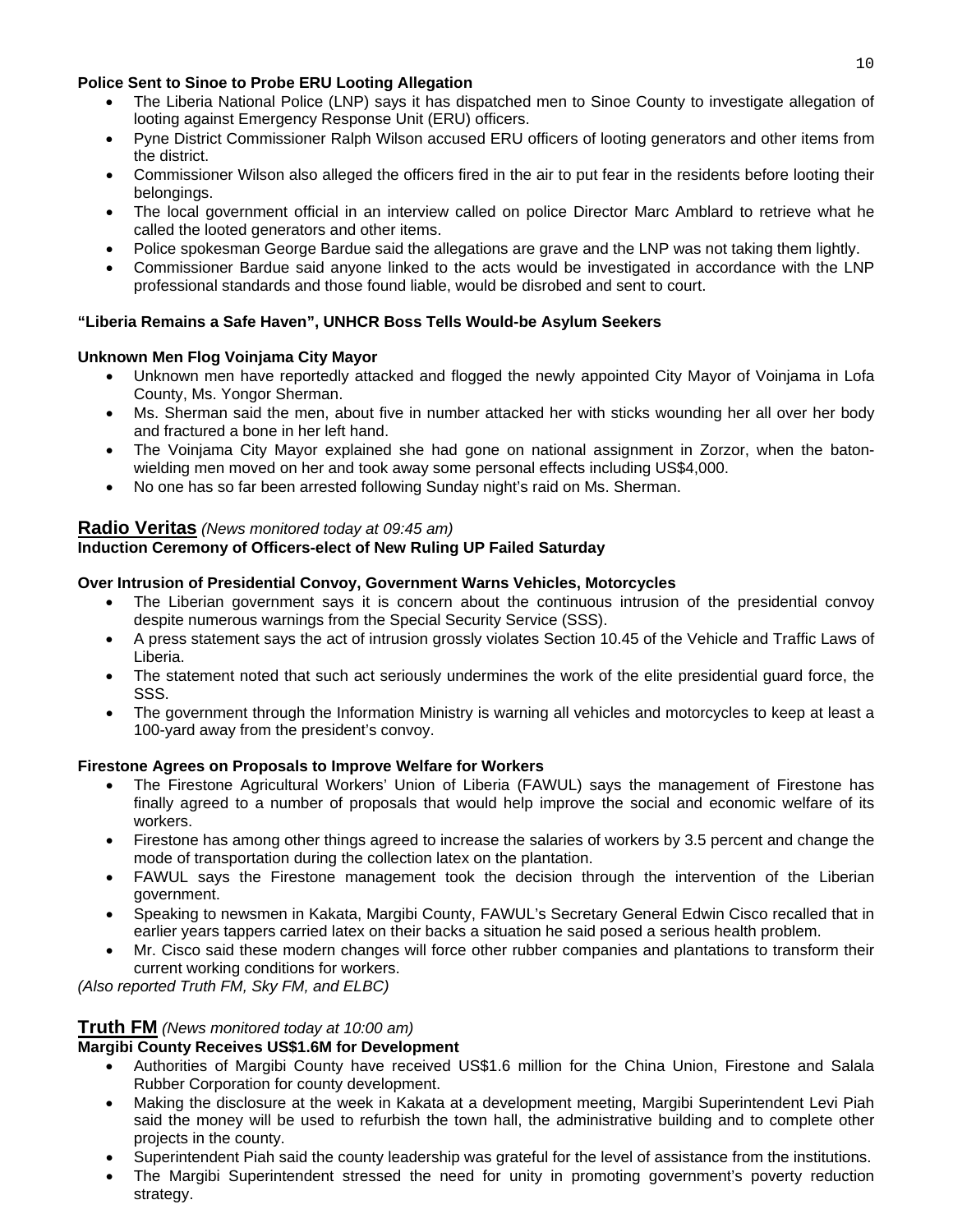#### **International Clips on West Africa**

#### **Ivory Coast**

#### **Graft: Ivory Coast minister probed Reuters**

President Laurent Gbagbo has ordered an inquiry into allegations his interior minister stole cash from public programmes, including compensation for victims of a toxic waste dumping, the president's spokesperson said on Monday. Interior Minister Desire Tagro, seen as one of Gbagbo's closest allies, was also accused of stealing funds from a police training school, a national voter ID scheme and a pot of money meant to aid travel by Muslims to the hajj pilgrimage, spokesperson Gervais Coulibaly said in a statement. Tagro will not be suspended pending the inquiry and many Ivorians doubt he will be prosecuted because of his closeness to Gbagbo. "Certain sections of the press have accused the interior minister of redirecting to his account money meant for the organisation of the hajj, and a part of that paid by the Trafigura Company for compensating victims of the toxic waste dumping," the spokesman said. "Faced with these accusations, the president of the republic ordered ... the public prosecutor to open an investigation." Oil trader Trafigura agreed to a \$198m out-of-court settlement with the Ivory Coast government in 2007, after its toxic waste ended up being dumped in open air sites across Abidjan, Ivory Coast's main commercial city. Thousands complained of illnesses, although Trafigura denies wrongdoing. Coulibaly said the investigation would probe questions surrounding funds from four areas: the National Police Academy, hajj money, the toxic waste compensation money, and 10 billion CFA francs (\$19m) meant to facilitate producing identity cards for long-delayed elections. In response, Tagro was quoted in the state-owned Fraternite Matin as saying: "I will wait for the results of the inquiry before I make any comment." The investigation comes as Ivory Coast is still awaiting a date for elections that are nearly five years overdue, but held up by rows over voter identity and rebel disarmament.

#### **Cote d'Ivoire sets up lab to fight pollution PANA**

Cote d'Ivoire has set up a laboratory, built and equipped with assistance from the United Nations Environment Programme (UNEP), in its effort to combat environment al pollution, PANA learnt from the Ministry for Environment and Forestry. According to the Minister, Karim Fadiga, the laboratory is a powerful modern tool which will make it possible to detect and analyze quickly any pollution. To effectively operate the laboratory, 16 engineers and technicians from the Ivorian anti-pollution unit (CIAPOL) have since 14 October 2008 received six modules of training provided by UNEP. In the 2006 tragedy in Cote d'Ivoire, in which the Probo Koala ship dumped toxic waste in the country, there were no means - with the country - to identify the chemicals involved and the nature of gases released into the atmosphere.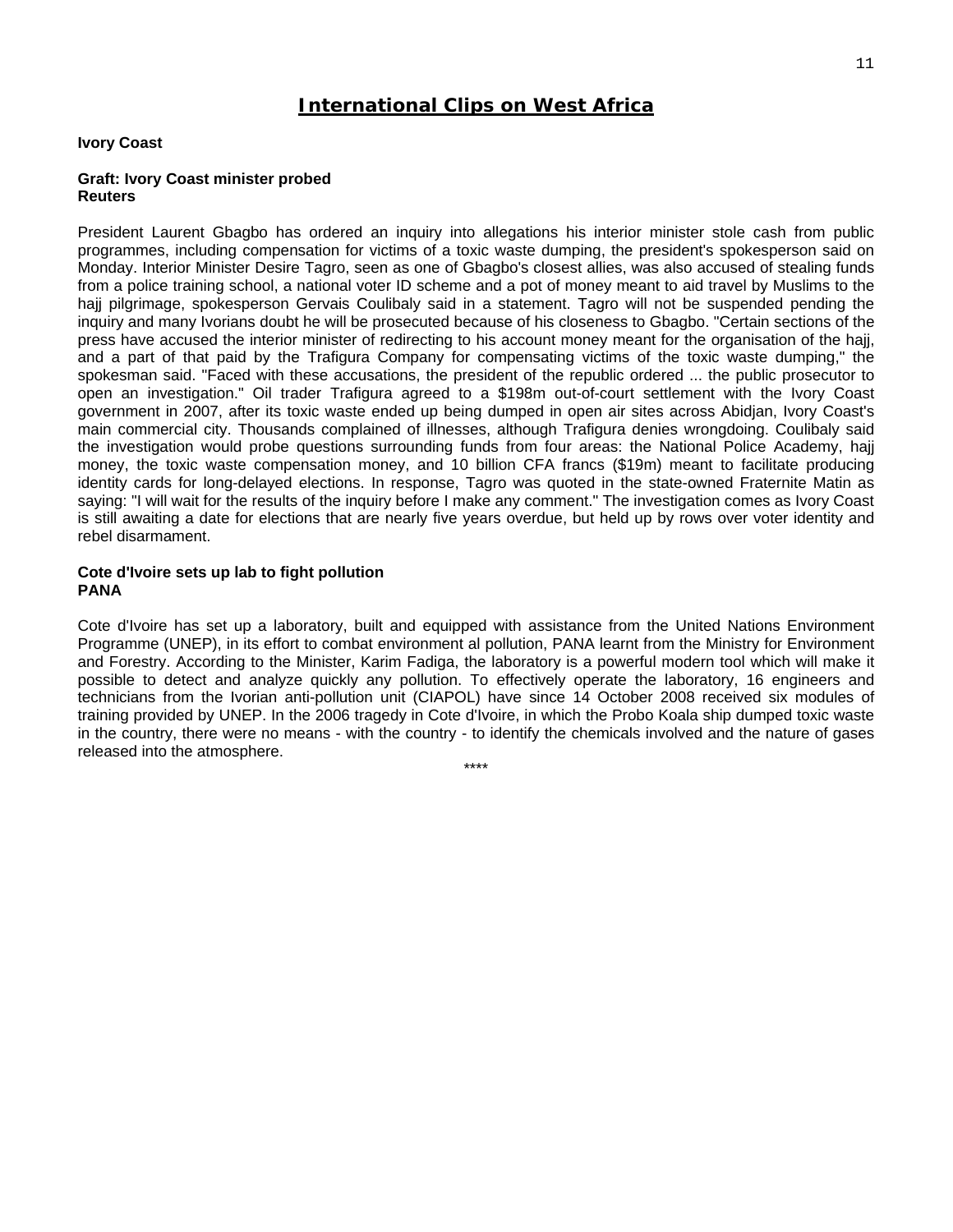## The Citizen Monday, 21 June 2010

## **Court takes Kenya to UN**

The Rwanda war crimes tribunal says it wants action by the UN Security Council after reporting Kenya to the 15 nation body for failing to cooperate in prosecution of a Rwandan genocide suspect.

Kenya dismissed the charge that it was not cooperating and denied sheltering the suspect, Felicien Kabuga.

A Hutu businessman, Kabuga is accused of funding the militias that butchered some 800,000 Tutsis and moderate Hutus over a span of 100 days in 1994. He is Rwanda's most-wanted man and the United States has put a \$5 million bounty on his head.

In an address to the Security Council, Dennis Byron, president of the UN International Criminal Tribunal for Rwanda, noted that he had forwarded to the council late last month the allegation of non-cooperation "for consideration and appropriate action."

Council diplomats said no action was planned ahead of a new visit they said Kenya had now agreed that the court's prosecutor, Hassan Jallow, could make there next month.

"The Security Council will wait to see what that visit produces before any further action is taken," one diplomat said.

Jallow, who last visited Kenya in March 2009, earlier told the council there had been "no further progress" in the country's cooperation.

Kenya had failed to comply with numerous requests for details of Kabuga's alleged departure from the country, reported to the court by Nairobi in 2008.

"Despite the copious evidence of Kabuga's entry, residence, activities and occasional reported sightings of him in that country, Kenya has neither arrested him nor provided the information requested by the prosecutor to assist in the tracking and arrest of this fugitive," Jallow said.

Experts say Kabuga had extensive business dealings with powerful individuals in the government of former Kenyan President Daniel arap Moi.

Kenyan officials have said Kenyan police unknowingly detained Kabuga in a crackdown on illegal migrants just a month after the Rwandan genocide began and released him on May 19, 1994, after which he vanished.

Francis Kimemia, an official at Kenya's ministry of internal security, told the Security Council on Friday Nairobi took "strong exception" to what he called "baseless and persistent imputations of complicity in this matter."

"No evidence has ever been adduced to the effect that Kenya is harboring Mr. Kabuga," he said, adding that Kenya had handed over 14 suspects and given "full support and assistance" to the court, which is based in Arusha, Tanzania.

A team set up in 2007 by the Kenyan government to search for Kabuga and his assets found that his wife had invested in property and deposited the rent in a bank account in Kenya but had later moved the funds to Belgium where she lives, he said.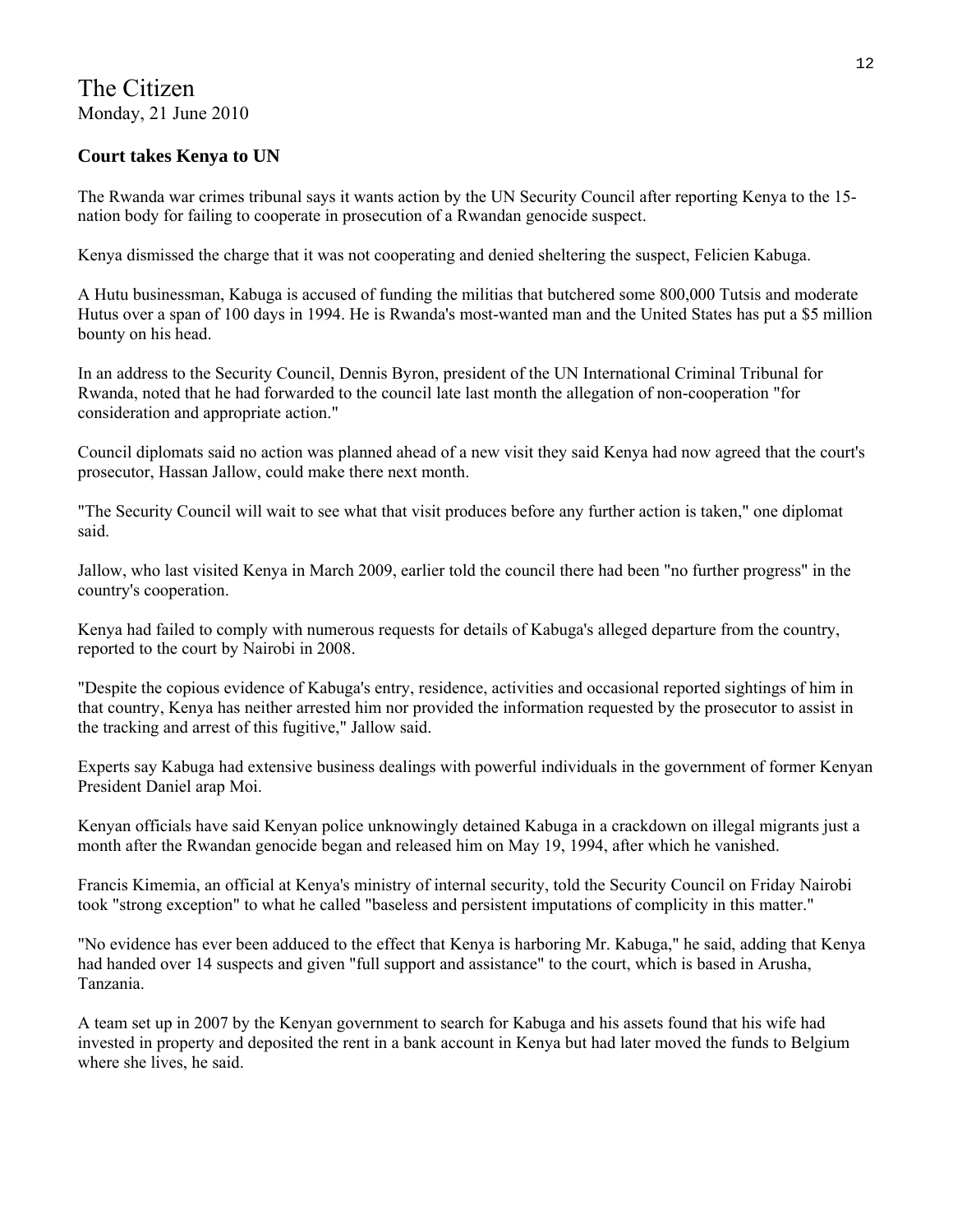#### **ICC hypocrisy over war crimes**

#### Chandra Lekha Sriram

At the review conference of the international criminal court (ICC), which I attended in Uganda earlier this month, there were several important issues on the agenda. The debate that attracted most attention was about defining the crime of aggression. However, another important matter was disposed of with shockingly little discussion: the fate of article 124 of the ICC's Rome statute.

What is article 124, and why should we – or, for that matter, major military powers – care? Article 124 is important because it allows states parties to suspend the jurisdiction of the international court for war crimes committed by their citizens or on their territory for a period of seven years.

It was originally included in the statute as a "transitional" provision – on the grounds that states with existing internal conflicts or military engagements abroad might otherwise be discouraged from signing and ratifying the statute.

Those pushing for the deletion of article 124, such as Amnesty International, refer to it as a "licence to kill", pointing out that its effect is to permit states to shield their citizens and others on their territories from prosecution for war crimes.

Only two states have ever availed themselves of article 124: France and Colombia. France subsequently rescinded its decision, and the seven-year grace period for Colombia – a state with ongoing internal armed conflicts – expired in late 2009.

Article 124 was due for review at this month's conference in Kampala, with many states arguing for its deletion, since it is only a transitional provision and inconsistent with the overall object and purpose of the statute. Costa Rica, for example, was particularly vocal in its support of the deletion during workinggroup discussions. Even many states with ongoing armed conflicts, which may be concerned about the prosecution of their own officials for war crimes, were if not supportive of its deletion, not publicly opposed. A significant number of states appeared to share the view that article 124 undermined the purposes of the statute and was outmoded and irrelevant.

Yet the proposal that went forward from the working sessions on article 124 was to retain it, and revisit the issue at the next review conference. The resolution supporting its inclusion was accepted by consensus in the plenary of the conference, essentially without comment. How did this come about?

Curiously, the states that argued most vociferously in working sessions for the retention of article 124 were those that are not parties to the statute and who would therefore not have had a vote should one have been called. Specifically, Russia and China (both permanent members of the UN security council) were publicly opposed to deletion, and the US also made its objections clear behind the scenes.

Curiously, they claimed that article 124 was an essential measure to induce states that are not parties to sign and ratify – not a wildly compelling argument from states that have themselves chosen not to become state parties. Yet their argument won the day, over the objections of states which have ratified the statute without invoking article 124 (and in so doing knowingly put their own officials at risk of prosecution). Such is the sway of great powers in international negotiations, even where they don't have voting rights, to promote a "consensus" that suits them.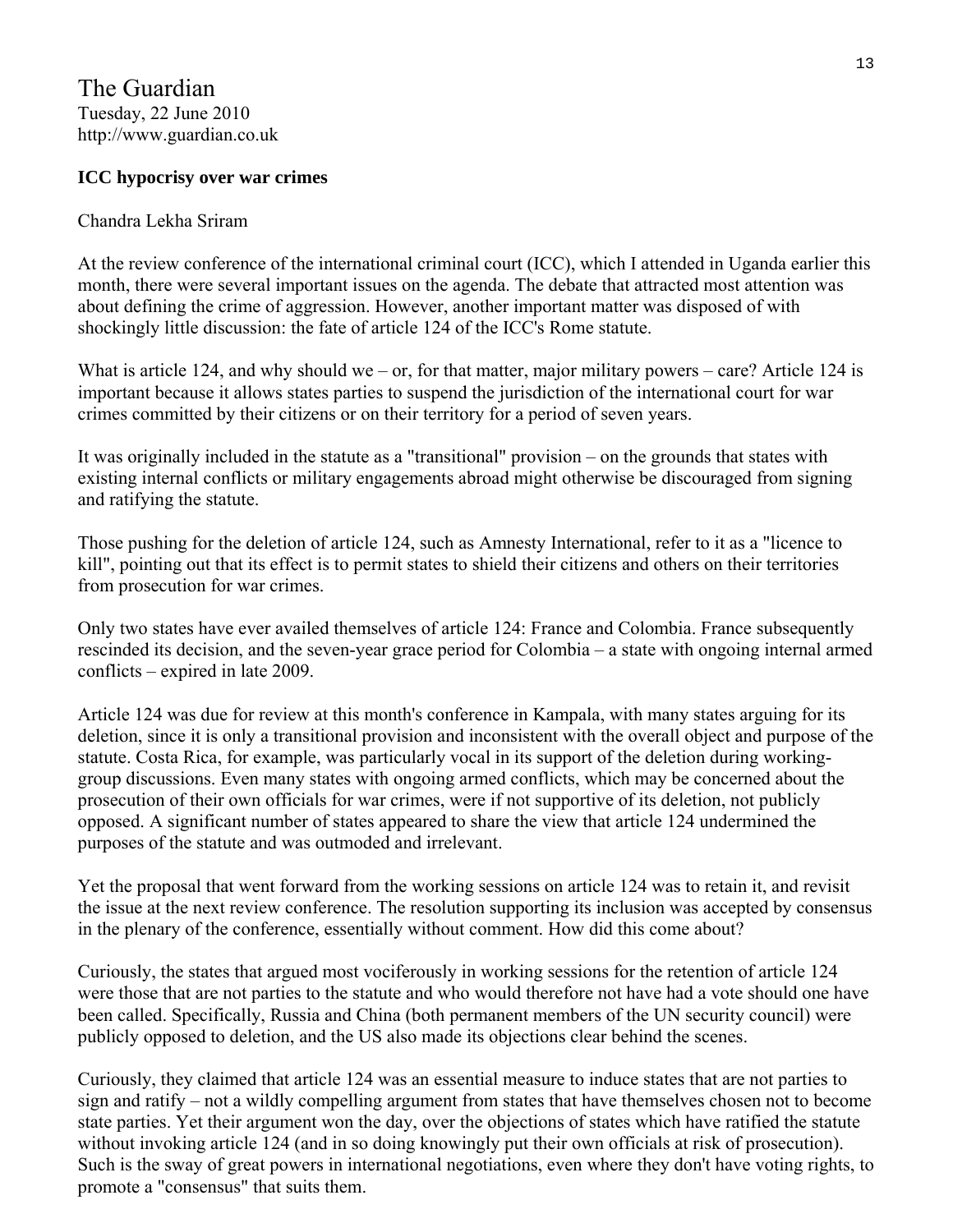The desire of these non-party states to keep article 124 in the statute is made more curious by the fact that, even if they should choose to join the statute in the future, they would always have the power to veto any security council resolution referring to a situation where war crimes (or genocide and crimes against humanity) were alleged, and could also, provided they could muster the support of a sufficient number of other states on the security council, push for a resolution suspending any proceedings at the ICC for 12 months under article 16 of the statute.

In the light of these evident powers to protect themselves, the vociferousness with which these few states argued for retention of article 124 seems rather like overkill. We will now have to wait to see what the next review conference decides, seven years from now.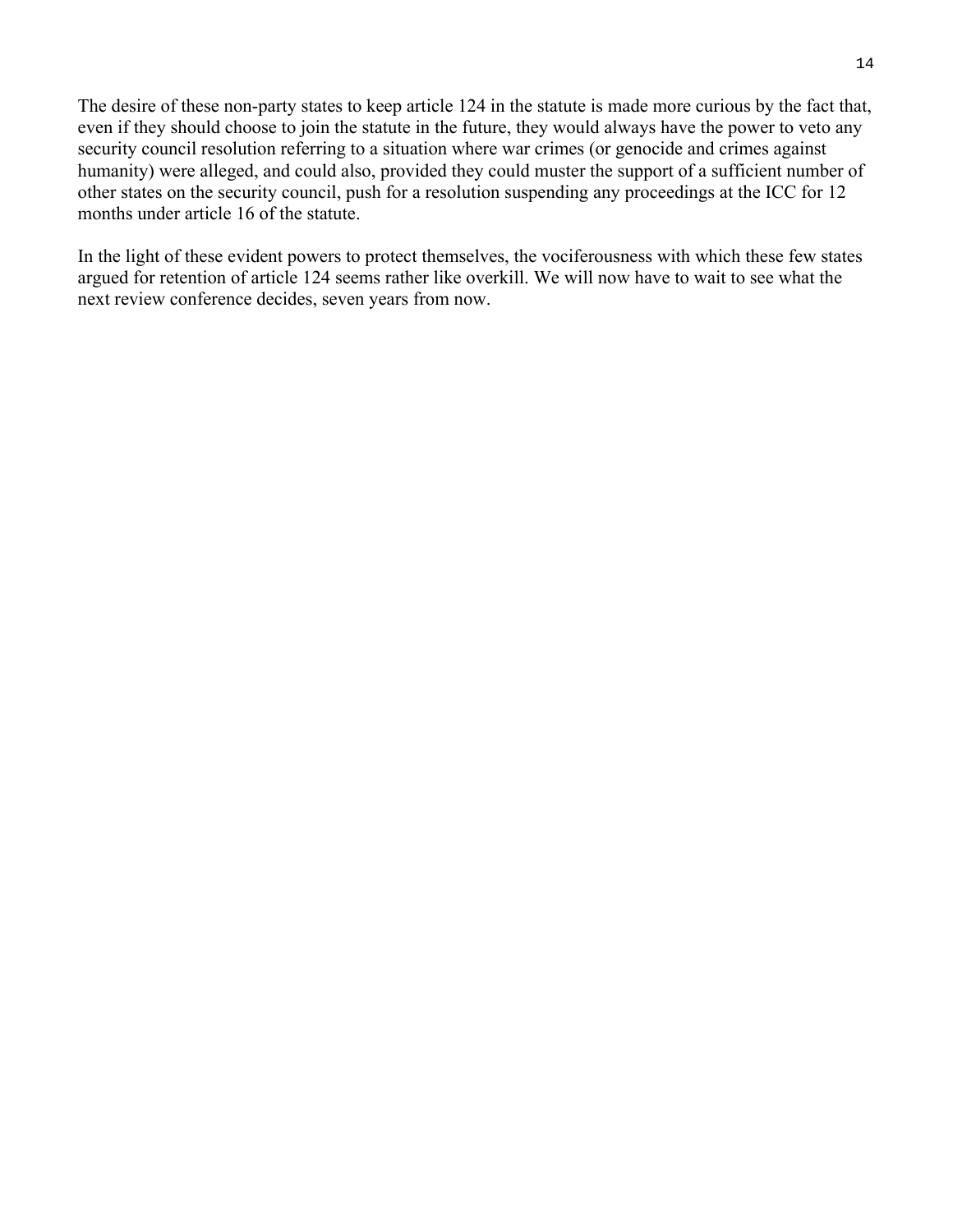## Inner City Press Saturday, 19 June 2010

## **On War Crimes, US Rapp Says Sri Lanka Panel Doesn't Meet Standards, Ban Names Next Week**

#### By Matthew Russell Lee

UNITED NATIONS, June 19 -- Sri Lanka's Rajapaksa administration insists that its [panel on "Lessons Learned" is](http://www.innercitypress.com/sri2bantor060710.html)  [a sufficient response to reports of tens of thousands of civilians killed in the final stage of the conflict last year.](http://www.innercitypress.com/sri2bantor060710.html) On June 18, Inner City Press asked Stephen Rapp, US ambassador at large for war crimes issues, if "Lessons Learned" are enough.

"Obviously, what's been announced to date has not met the standard," Rapp said. "They're telling use it does have that capacity, to investigate these cases, to follow up and call witnesses. We're hearing it, but we're not seeing it."



have concluded their investigation, but we can talk Rapp, whom Inner City Press had previously questioned as prosecutor of the Special Court for Sierra Leone, said his office will be filing another report with the U.S. Congress by the end of July, on "what has been done." He said, "they will not about the standards."

Surprisingly, while Rapp responded to Inner City Press that he had seen the BBC Hard Talk interview with Gotabaya Rajapaksa, he said he had "missed" the portion in which [Gotabaya](http://www.innercitypress.com/sri2bantor060710.html)  [Rajapaksa said that if former top general Sarath](http://www.innercitypress.com/sri2bantor060710.html)  [Fonseka testified about war crimes,](http://www.innercitypress.com/sri2bantor060710.html) he would be "hung" as a traitor.

 "He said that?" Rapp asked. "It missed that... Witnesses need to testify freely, without consequences." Yeah. Rapp emphasized that the US is "engaged... Samantha Power was there." Yes, in the run up to the victory celebration.

UN Secretary Ban Ki-moon, who back on March 5 said he would appoint of Group of Experts to advise him on accountability in Sri Lanka, is belatedly slated to name the Group this coming week.

Stephen Rapp in previous role, new US position on Sri Lanka not shown

Beyond a Austrian member whose nationality but not name Inner City Press has previously reported, an intrepid publication in Sri Lanka has [named](http://www.sundaytimes.lk/100620/News/nws_01.html) as a pane member Indonesia's former attorney general Marzuki Darusman.

While the wires may be crossed -- Darusman was on June 18 named the new Special Rapporteur on human rights in [North Korea](http://english.yonhapnews.co.kr/national/2010/06/18/23/0301000000AEN20100618007100315F.HTML) by the UN Human Rights Council -- Inner City Press has previously [questioned Darusman, after the](http://www.innercitypress.com/bhutto1norice041510.html)  [April 15, 2010 press conference on the Benazir Bhutto report](http://www.innercitypress.com/bhutto1norice041510.html). Darusman told Inner City Press he had not interviewed Mugran bin Abdul Aziz, nor former US Ambassador to the UN Zalmay Khalilzad. We'll see -- watch this site.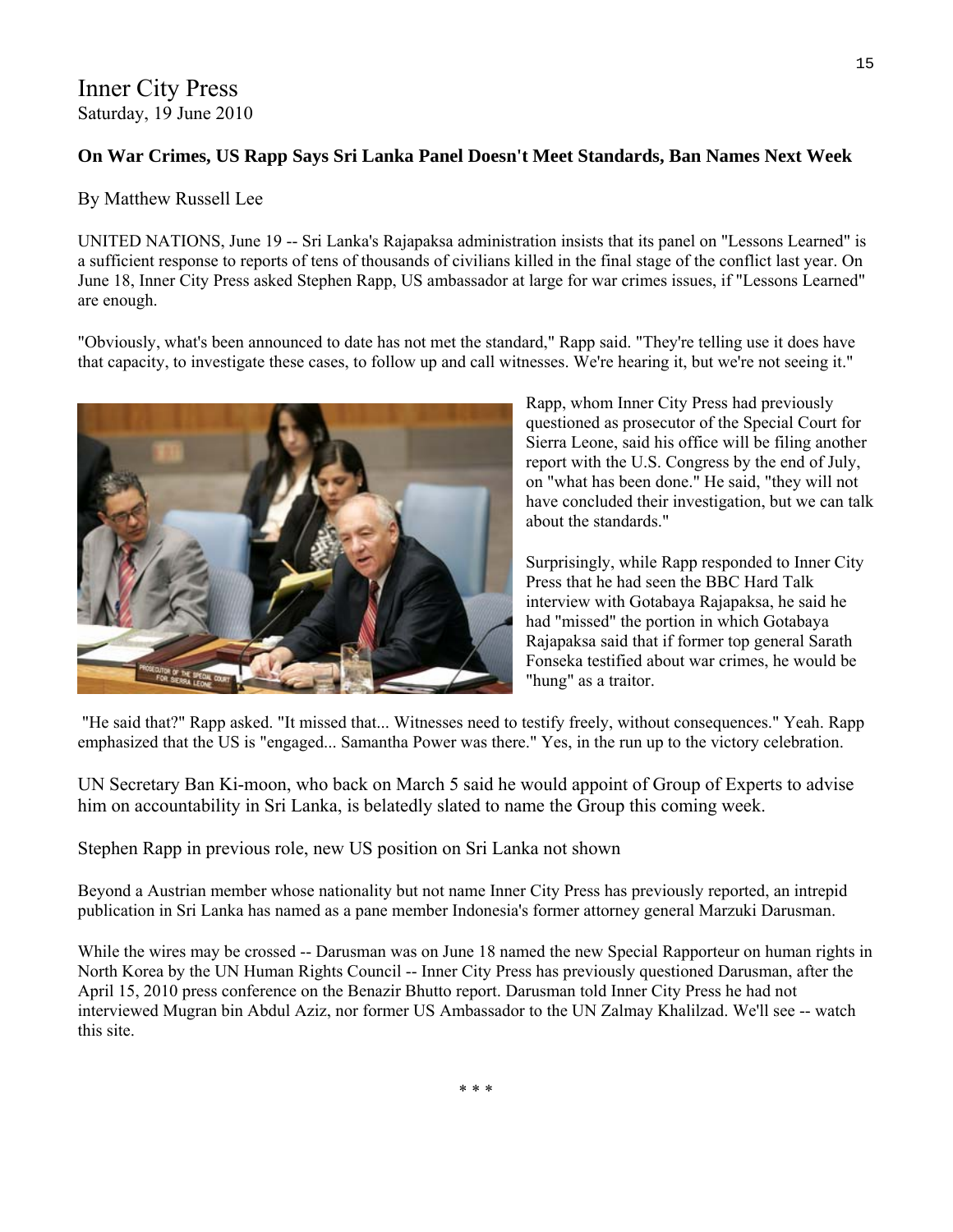## Balkan Insight Tuesday, 22 June 2010 http://www.balkaninsight.com/en/main/news/28952/

## **ICTY Denies Request for Gojko Jankovic Review**

## Gojko Janković

The International Criminal Tribunal for the former Yugoslavia, ICTY, has denied the request of Gojko Jankovic, convicted of war crimes by the Bosnian state court in Sarajevo, to review his case.

Jankovic, wartime commander of a paramilitary unit that operated together with the Army of Republika Srpska, VRS, in the area of Foca, eastern Bosnia, filed a motion for the review of his case in April 2010, more than two and a half years after he was convicted.

In the motion Jankovic argued that his rights were violated during the trial before the State Court of Bosnia and Herzegovina in Sarajevo.

He claimed that he was indicted by a law that did not exist in 1992, when the crimes were committed, that the State Court was biased in his case, and that there were various incorrect findings "stating misidentification, misapprehension of his role in the events, incorrect determination regarding witnesses..."

Jankovic also argued that he was improperly convicted on charges outside the scope of the indictment confirmed by the Tribunal.

He proposed that his case be referred back to the ICTY or that the Tribunal should order the Court of Bosnia and Herzegovina to re-try him on the basis of the Tribunal's original indictment.

Jankovic was charged by the ICTY in 1996. His indictment was amended in 1999.

In March 2005 he was arrested and transferred to The Hague. The same year his case was referred to the war crimes chamber of the Bosnian state court and he was transferred to Bosnia, as the part of the completion strategy for the Tribunal. The ICTY has transferred a total of seven cases to the State Court of Bosnia and Herzegovina.

The state prosecution in Sarajevo adapted his indictment and a trial was held. In 2007 he was sentenced to 34 years for crimes against humanity and war crimes, including rape and sexual enslavement of young women and girls in Foca. His youngest victim was 12 years old at the time of the rape.

The ICTY concluded that the OSCE mission in Bosnia regularly monitors war crimes trial, including this case, and no issues of concern were found.

The Tribunal concluded that they do not have appellate jurisdiction in regard to the national courts, calling on Jankovic to refer his concerns to local judicial bodies.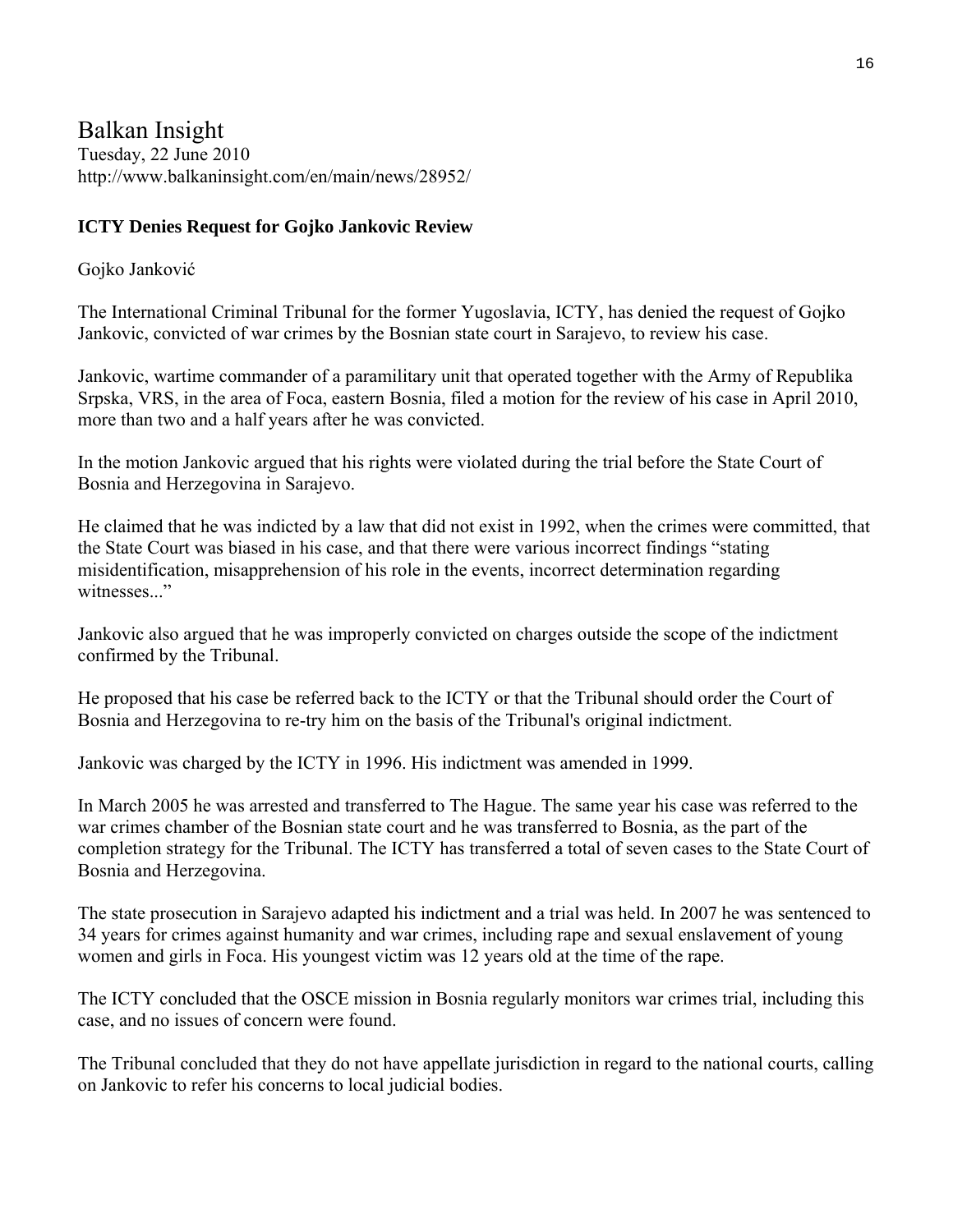## **ICTR Will not wind up its first instance trials this year**

Arusha, June 19, 2010 (FH) - President of the International Criminal Tribunal for Rwanda judge Dennis Byron admitted on Friday before the UN Security council that it would be impossible for his institution to wind up first instance trials before December 31, as requested.

Dennis Byron was in New York to address the Security Council on progress towards completing cases before the tribunal.

Two ongoing cases and two trials that have yet to begin would continue in 2011, he said.

Former minister of Planning Augustin Ngirabatware and former minister of Youth Callixte Nzabonimana are currently on trial, whereas former mayor Grégoire Ndahimana and former Captain Ildephonse Nizeyimana are waiting for theirs to open.

 "But we believe that our goal of completing the first instance trials within the next year can be achieved", Byron added, underlining that appeals trials won't be over before 2013.

At last, he called upon the States to cooperate for the arrest of eleven accused still on the run, including Felicien Kabuga who is alleged to be hiding in Kenya.

"The prosecutor has reported to me that Kenya continuously fails to comply with its cooperation obligations and I have brought his report to the attention of this distinguished Council for consideration and appropriate action".